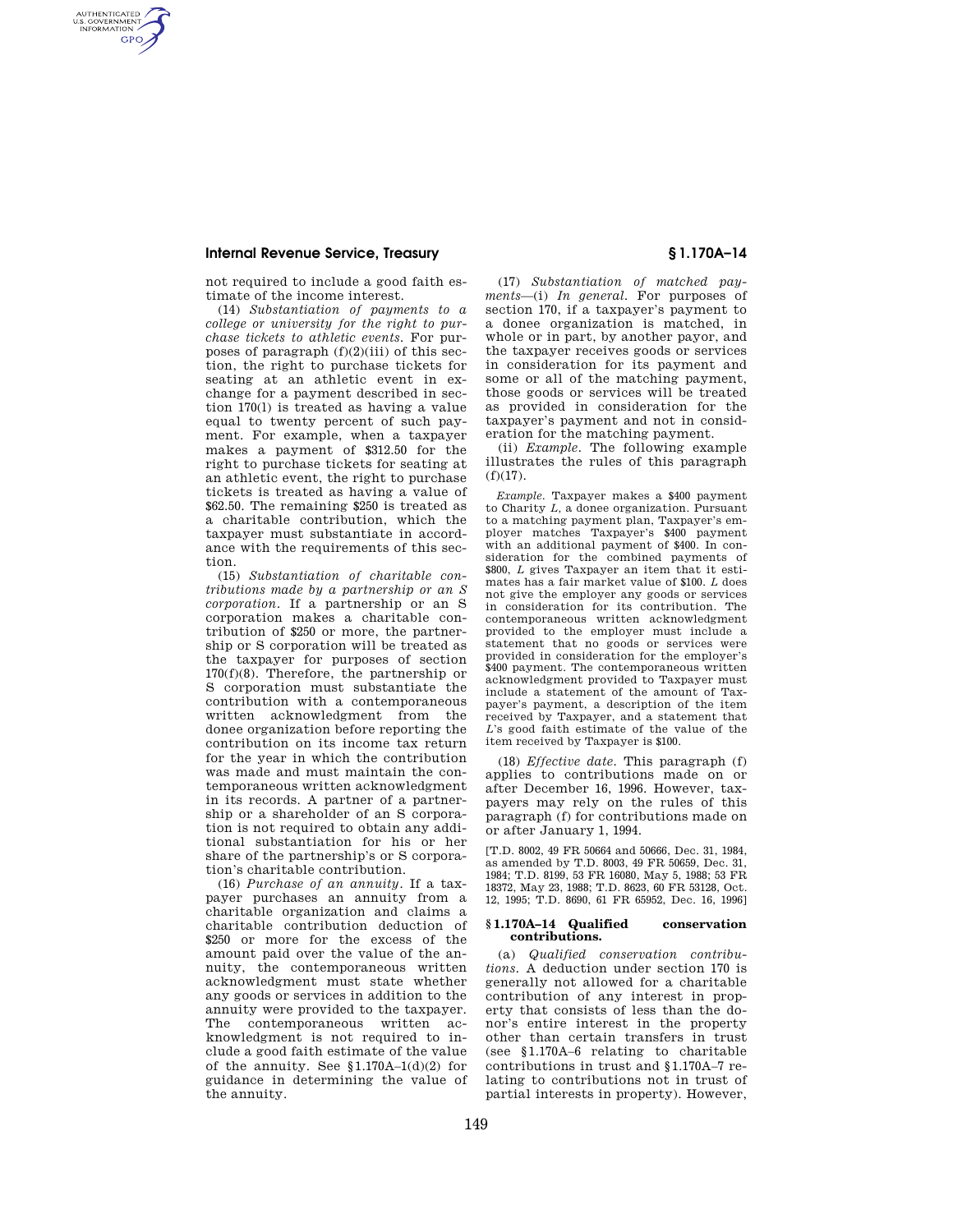a deduction may be allowed under section  $170(f)(3)(B)(iii)$  for the value of a qualified conservation contribution if the requirements of this section are met. A qualified conservation contribution is the contribution of a qualified real property interest to a qualified organization exclusively for conservation purposes. To be eligible for a deduction under this section, the conservation purpose must be protected in perpetuity.

(b) *Qualified real property interest*—(1) *Entire interest of donor other than qualified mineral interest.* (i) The entire interest of the donor other than a qualified mineral interest is a qualified real property interest. A qualified mineral interest is the donor's interest in subsurface oil, gas, or other minerals and the right of access to such minerals.

(ii) A real property interest shall not be treated as an entire interest other than a qualified mineral interest by reason of section  $170(h)(2)(A)$  and this paragraph (b)(1) if the property in which the donor's interest exists was divided prior to the contribution in order to enable the donor to retain control of more than a qualified mineral interest or to reduce the real property interest donated. See Treasury regulations  $$1.170A-7(a)(2)(i)$ . An entire interest in real property may consist of an undivided interest in the property. But see section  $170(h)(5)(A)$  and the regulations thereunder (relating to the requirement that the conservation purpose which is the subject of the donation must be protected in perpetuity). Minor interests, such as rights-of-way, that will not interfere with the conservation purposes of the donation, may be transferred prior to the conservation contribution without affecting the treatment of a property interest as a qualified real property interest under this paragraph (b)(1).

(2) *Perpetual conservation restriction.* A ''perpetual conservation restriction'' is a qualified real property interest. A ''perpetual conservation restriction'' is a restriction granted in perpetuity on the use which may be made of real property—including, an easement or other interest in real property that under state law has attributes similar to an easement (e.g., a restrictive covenant or equitable servitude). For pur-

## **§ 1.170A–14 26 CFR Ch. I (4–1–06 Edition)**

poses of this section, the terms *easement, conservation restriction,* and *perpetual conservation restriction* have the same meaning. The definition of *perpetual conservation restriction* under this paragraph (b)(2) is not intended to preclude the deductibility of a donation of affirmative rights to use a land or water area under §1.170A–13(d)(2). Any rights reserved by the donor in the donation of a perpetual conservation restriction must conform to the requirements of this section. See *e.g.,* paragraph  $(d)(4)(ii)$ ,  $(d)(5)(i)$ ,  $(e)(3)$ , and  $(g)(4)$  of this section.

(c) *Qualified organization*—(1) *Eligible donee.* To be considered an eligible donee under this section, an organization must be a qualified organization, have a commitment to protect the conservation purposes of the donation, and have the resources to enforce the restrictions. A conservation group organized or operated primarily or substantially for one of the conservation purposes specified in section  $170(h)(4)(A)$ will be considered to have the commitment required by the preceding sentence. A qualified organization need not set aside funds to enforce the restrictions that are the subject of the contribution. For purposes of this section, the term *qualified organization*  means:

(i) A governmental unit described in section  $170(b)(1)(A)(v)$ ;

(ii) An organization described in section  $170(b)(1)(A)(vi)$ ;

(iii) A charitable organization described in section  $501(c)(3)$  that meets the public support test of section 509(a)(2);

(iv) A charitable organization described in section  $501(c)(3)$  that meets the requirements of section  $509(a)(3)$ and is controlled by an organization described in paragraphs  $(c)(1)$   $(i)$ ,  $(ii)$ , or (iii) of this section.

(2) *Transfers by donee.* A deduction shall be allowed for a contribution under this section only if in the instrument of conveyance the donor prohibits the donee from subsequently transferring the easement (or, in the case of a remainder interest or the reservation of a qualified mineral interest, the property), whether or not for consideration, unless the donee organization, as a condition of the subsequent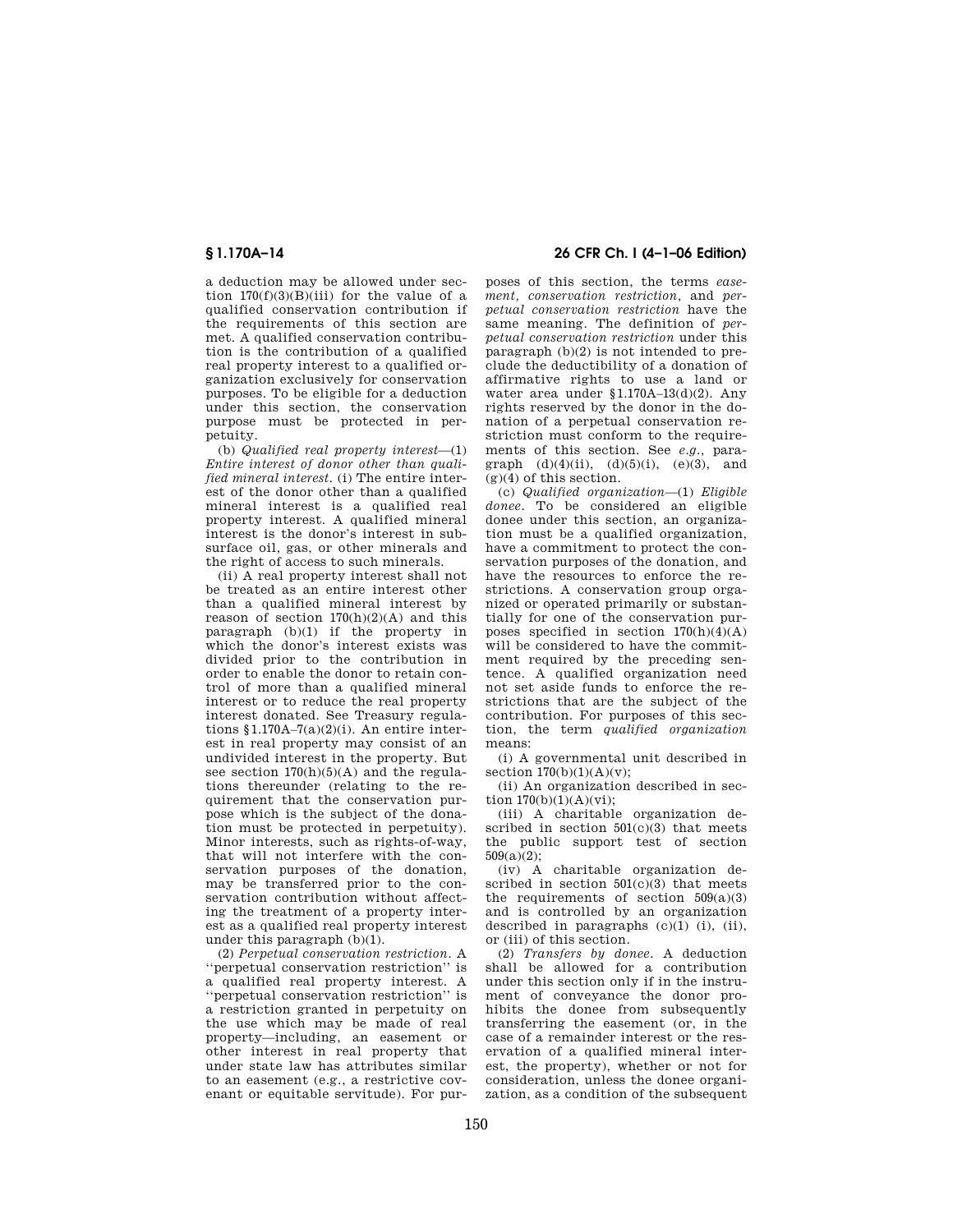transfer, requires that the conservation purposes which the contribution was originally intended to advance continue to be carried out. Moreover, subsequent transfers must be restricted to organizations qualifying, at the time of the subsequent transfer, as an eligible donee under paragraph (c)(1) of this section. When a later unexpected change in the conditions surrounding the property that is the subject of a donation under paragraph  $(b)(1)$ ,  $(2)$ , or  $(3)$ of this section makes impossible or impractical the continued use of the property for conservation purposes, the requirement of this paragraph will be met if the property is sold or exchanged and any proceeds are used by the donee organization in a manner consistent with the conservation purposes of the original contribution. In the case of a donation under paragraph (b)(3) of this section to which the preceding sentence applies, see also para $graph (g)(5)(ii)$  of this section.

(d) *Conservation purposes*—(1) *In general.* For purposes of section 170(h) and this section, the term *conservation purposes* means—

(i) The preservation of land areas for outdoor recreation by, or the education of, the general public, within the meaning of paragraph (d)(2) of this section,

(ii) The protection of a relatively natural habitat of fish, wildlife, or plants, or similar ecosystem, within the meaning of paragraph (d)(3) of this section,

(iii) The preservation of certain open space (including farmland and forest land) within the meaning of paragraph (d)(4) of this section, or

(iv) The preservation of a historically important land area or a certified historic structure, within the meaning of paragraph (d)(5) of this section.

(2) *Recreation or education*—(i) *In general.* The donation of a qualified real property interest to preserve land areas for the outdoor recreation of the general public or for the education of the general public will meet the conservation purposes test of this section. Thus, conservation purposes would include, for example, the preservation of a water area for the use of the public for boating or fishing, or a nature or hiking trail for the use of the public.

(ii) *Access.* The preservation of land areas for recreation or education will not meet the test of this section unless the recreation or education is for the substantial and regular use of the general public.

(3) *Protection of environmental system*— (i) *In general.* The donation of a qualified real property interest to protect a significant relatively natural habitat in which a fish, wildlife, or plant community, or similar ecosystem normally lives will meet the conservation purposes test of this section. The fact that the habitat or environment has been altered to some extent by human activity will not result in a deduction being denied under this section if the fish, wildlife, or plants continue to exist there in a relatively natural state. For example, the preservation of a lake formed by a man-made dam or a salt pond formed by a man-made dike would meet the conservation purposes test if the lake or pond were a nature feeding area for a wildlife community that included rare, endangered, or threatened native species.

(ii) *Significant habitat or ecosystem.*  Significant habitats and ecosystems include, but are not limited to, habitats for rare, endangered, or threatened species of animal, fish, or plants; natural areas that represent high quality examples of a terrestrial community or aquatic community, such as islands that are undeveloped or not intensely developed where the coastal ecosystem is relatively intact; and natural areas which are included in, or which contribute to, the ecological viability of a local, state, or national park, nature preserve, wildlife refuge, wilderness area, or other similar conservation area.

(iii) *Access.* Limitations on public access to property that is the subject of a donation under this paragraph (d)(3) shall not render the donation nondeductible. For example, a restriction on all public access to the habitat of a threatened native animal species protected by a donation under this paragraph (d)(3) would not cause the donation to be nondeductible.

(4) *Preservation of open space*—(i) *In general* The donation of a qualified real property interest to preserve open space (including farmland and forest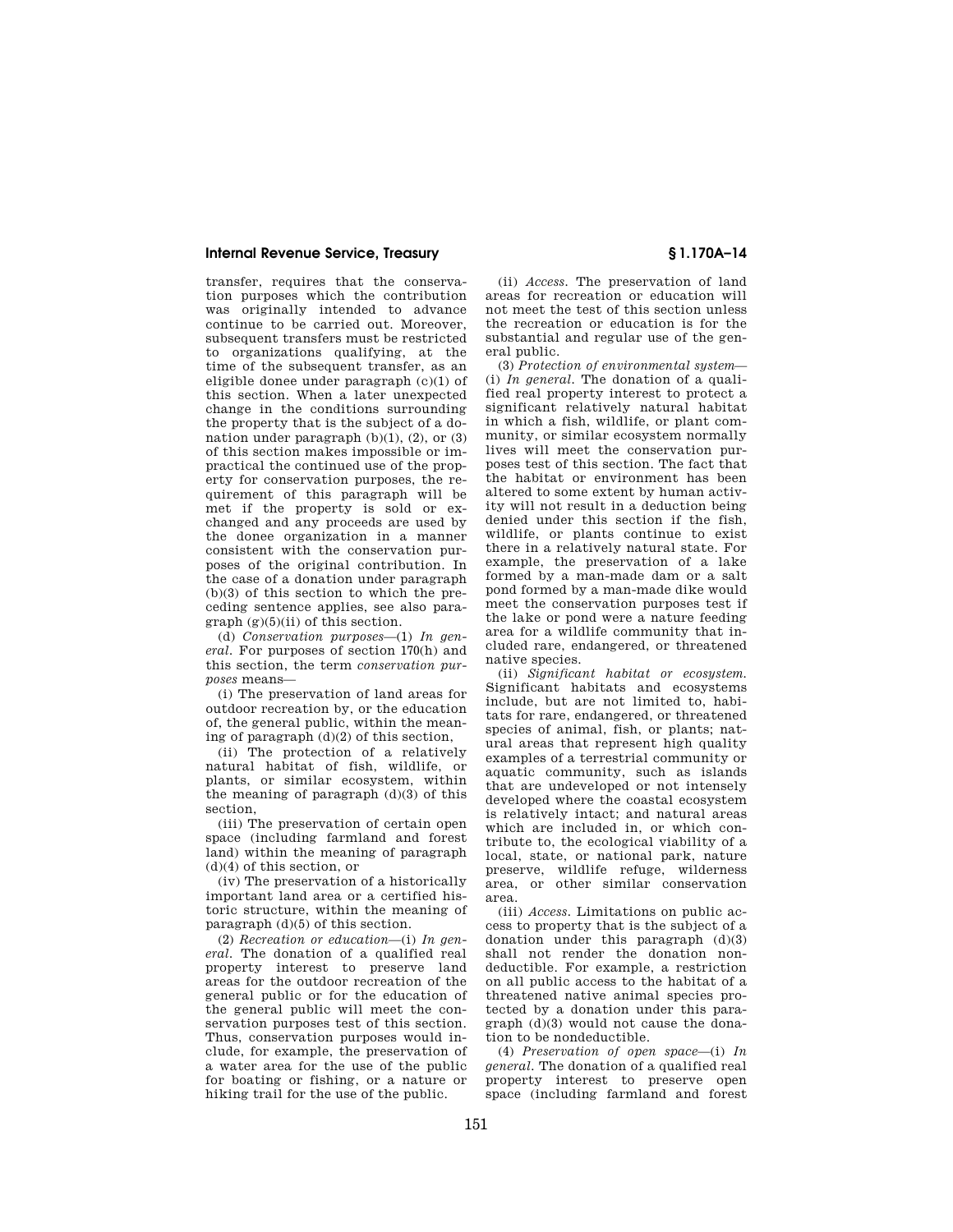land) will meet the conservation purposes test of this section if such preservation is—

(A) Pursuant to a clearly delineated Federal, state, or local governmental conservation policy and will yield a significant public benefit, or

(B) For the scenic enjoyment of the general public and will yield a significant public benefit.

An open space easement donated on or after December 18, 1980, must meet the requirements of section 170(h) in order to be deductible.

(ii) *Scenic enjoyment*—(A) *Factors.* A contribution made for the preservation of open space may be for the scenic enjoyment of the general public. Preservation of land may be for the scenic enjoyment of the general public if development of the property would impair the scenic character of the local rural or urban landscape or would interfere with a scenic panorama that can be enjoyed from a park, nature preserve, road, waterbody, trail, or historic structure or land area, and such area or transportation way is open to, or utilized by, the public. ''Scenic enjoyment'' will be evaluated by considering all pertinent facts and circumstances germane to the contribution. Regional variations in topography, geology, biology, and cultural and economic conditions require flexibility in the application of this test, but do not lessen the burden on the taxpayer to demonstrate the scenic characteristics of a donation under this paragraph. The application of a particular objective factor to help define a view as *scenic* in one setting may in fact be entirely inappropriate in another setting. Among the factors to be considered are:

(*1*) The compatibility of the land use with other land in the vicinity;

(*2*) The degree of contrast and variety provided by the visual scene;

(*3*) The openness of the land (which would be a more significant factor in an urban or densely populated setting or in a heavily wooded area);

(*4*) Relief from urban closeness;

(*5*) The harmonious variety of shapes and textures;

(*6*) The degree to which the land use maintains the scale and character of the urban landscape to preserve open

**§ 1.170A–14 26 CFR Ch. I (4–1–06 Edition)** 

space, visual enjoyment, and sunlight for the surrounding area;

(*7*) The consistency of the proposed scenic view with a methodical state scenic identification program, such as a state landscape inventory; and

(*8*) The consistency of the proposed scenic view with a regional or local landscape inventory made pursuant to a sufficiently rigorous review process, especially if the donation is endorsed by an appropriate state or local governmental agency.

(B) *Access.* To satisfy the requirement of scenic enjoyment by the general public, visual (rather than physical) access to or across the property by the general public is sufficient. Under the terms of an open space easement on scenic property, the entire property need not be visible to the public for a donation to qualify under this section, although the public benefit from the donation may be insufficient to qualify for a deduction if only a small portion of the property is visible to the public.

(iii) *Governmental conservation policy*—(A) *In general.* The requirement that the preservation of open space be pursuant to a clearly delineated Federal, state, or local governmental policy is intended to protect the types of property identified by representatives of the general public as worthy of preservation or conservation. A general declaration of conservation goals by a single official or legislative body is not sufficient. However, a governmental conservation policy need not be a certification program that identifies particular lots or small parcels of individually owned property. This requirement will be met by donations that further a specific, identified conservation project, such as the preservation of land within a state or local landmark district that is locally recognized as being significant to that district; the preservation of a wild or scenic river, the preservation of farmland pursuant to a state program for flood prevention and control; or the protection of the scenic, ecological, or historic character of land that is contiguous to, or an integral part of, the surroundings of existing recreation or conservation sites. For example, the donation of a perpetual conservation restriction to a qualified organization pursuant to a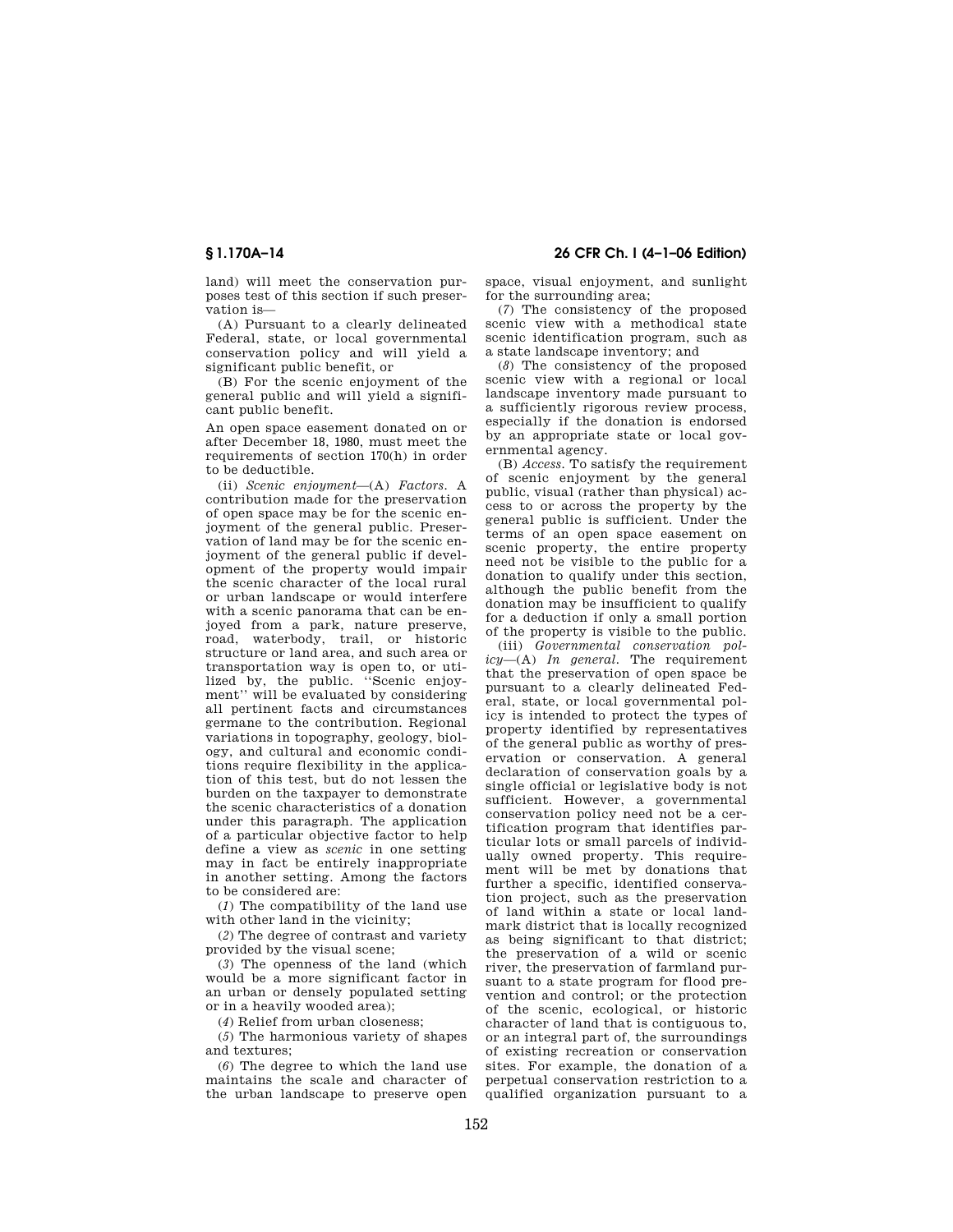formal resolution or certification by a local governmental agency established under state law specifically identifying the subject property as worthy of protection for conservation purposes will meet the requirement of this paragraph. A program need not be funded to satisfy this requirement, but the program must involve a significant commitment by the government with respect to the conservation project. For example, a governmental program according preferential tax assessment or preferential zoning for certain property deemed worthy of protection for conservation purposes would constitute a significant commitment by the government.

(B) *Effect of acceptance by governmental agency.* Acceptance of an easement by an agency of the Federal Government or by an agency of a state or local government (or by a commission, authority, or similar body duly constituted by the state or local government and acting on behalf of the state or local government) tends to establish the requisite clearly delineated governmental policy, although such acceptance, without more, is not sufficient. The more rigorous the review process by the governmental agency, the more the acceptance of the easement tends to establish the requisite clearly delineated governmental policy. For example, in a state where the legislature has established an Environmental Trust to accept gifts to the state which meet certain conservation purposes and to submit the gifts to a review that requires the approval of the state's highest officials, acceptance of a gift by the Trust tends to establish the requisite clearly delineated governmental policy. However, if the Trust merely accepts such gifts without a review process, the requisite clearly delineated governmental policy is not established.

(C) *Access.* A limitation on public access to property subject to a donation under this paragraph  $(d)(4)(iii)$  shall not render the deduction nondeductible unless the conservation purpose of the donation would be undermined or frustrated without public access. For example, a donation pursuant to a governmental policy to protect the scenic character of land near a river requires visual access to the same extent as would a donation under paragraph  $(d)(4)(ii)$  of this section.

(iv) *Significant public benefit*—(A) *Factors.* All contributions made for the preservation of open space must yield a significant public benefit. Public benefit will be evaluated by considering all pertinent facts and circumstances germane to the contribution. Factors germane to the evaluation of public benefit from one contribution may be irrelevant in determining public benefit from another contribution. No single factor will necessarily be determinative. Among the factors to be considered are:

(*1*) The uniqueness of the property to the area;

(*2*) The intensity of land development in the vicinity of the property (both existing development and foreseeable trends of development);

(*3*) The consistency of the proposed open space use with public programs (whether Federal, state or local) for conservation in the region, including programs for outdoor recreation, irrigation or water supply protection, water quality maintenance or enhancement, flood prevention and control, erosion control, shoreline protection, and protection of land areas included in, or related to, a government approved master plan or land management area;

(*4*) The consistency of the proposed open space use with existing private conservation programs in the area, as evidenced by other land, protected by easement or fee ownership by organizations referred to in  $$1.170A-14(c)(1)$ , in close proximity to the property;

(*5*) The likelihood that development of the property would lead to or contribute to degradation of the scenic, natural, or historic character of the area;

(*6*) The opportunity for the general public to use the property or to appreciate its scenic values;

(*7*) The importance of the property in preserving a local or regional landscape or resource that attracts tourism or commerce to the area;

(*8*) The likelihood that the donee will acquire equally desirable and valuable substitute property or property rights;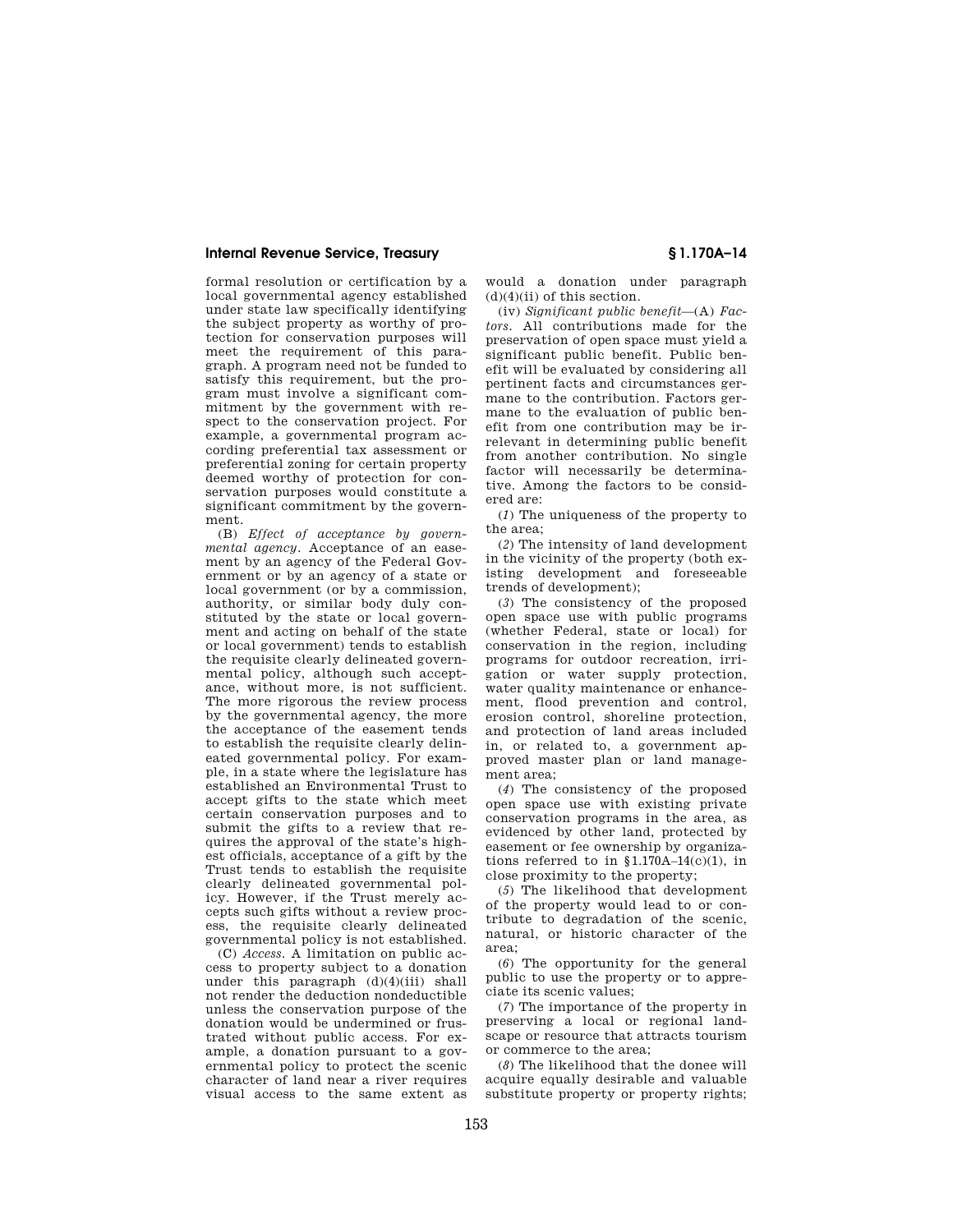(*9*) The cost to the donee of enforcing the terms of the conservation restriction;

(*10*) The population density in the area of the property; and

(*11*) The consistency of the proposed open space use with a legislatively mandated program identifying particular parcels of land for future protection.

(B) *Illustrations.* The preservation of an ordinary tract of land would not in and of itself yield a significant public benefit, but the preservation of ordinary land areas in conjunction with other factors that demonstrate significant public benefit or the preservation of a unique land area for public employment would yield a significant public benefit. For example, the preservation of a vacant downtown lot would not by itself yield a significant public benefit, but the preservation of the downtown lot as a public garden would, absent countervailing factors, yield a significant public benefit. The following are other examples of contributions which would, absent countervailing factors, yield a significant public benefit: The preservation of farmland pursuant to a state program for flood prevention and control; the preservation of a unique natural land formation for the enjoyment of the general public; the preservation of woodland along a public highway pursuant to a government program to preserve the appearance of the area so as to maintain the scenic view from the highway; and the preservation of a stretch of undeveloped property located between a public highway and the ocean in order to maintain the scenic ocean view from the highway.

(v) *Limitation.* A deduction will not be allowed for the preservation of open space under section  $170(h)(4)(A)(iii)$ , if the terms of the easement permit a degree of intrusion or future development that would interfere with the essential scenic quality of the land or with the governmental conservation policy that is being furthered by the donation. See §1.170A–14(e)(2) for rules relating to inconsistent use.

(vi) *Relationship of requirements*—(A) *Clearly delineated governmental policy and significant public benefit.* Although the requirements of ''clearly delineated

## **§ 1.170A–14 26 CFR Ch. I (4–1–06 Edition)**

governmental policy'' and ''significant public benefit'' must be met independently, for purposes of this section the two requirements may also be related. The more specific the governmental policy with respect to the particular site to be protected, the more likely the governmental decision, by itself, will tend to establish the significant public benefit associated with the donation. For example, while a statute in State X permitting preferential assessment for farmland is, by definition, governmental policy, it is distinguishable from a state statute, accompanied by appropriations, naming the X River as a valuable resource and articulating the legislative policy that the X River and the relatively natural quality of its surrounding be protected. On these facts, an open space easement on farmland in State X would have to demonstrate additional factors to establish 'significant public benefit.'' The specificity of the legislative mandate to protect the X River, however, would by itself tend to establish the significant public benefit associated with an open space easement on land fronting the X River.

(B) *Scenic enjoyment and significant public benefit.* With respect to the relationship between the requirements of ''scenic enjoyment'' and ''significant public benefit,'' since the degrees of scenic enjoyment offered by a variety of open space easements are subjective and not as easily delineated as are increasingly specific levels of governmental policy, the significant public benefit of preserving a scenic view must be independently established in all cases.

(C) *Donations may satisfy more than one test.* In some cases, open space easements may be both for scenic enjoyment and pursuant to a clearly delineated governmental policy. For example, the preservation of a particular scenic view identified as part of a scenic landscape inventory by a rigorous governmental review process will meet the tests of both paragraphs  $(d)(4)(i)(A)$ and  $(d)(4)(i)(B)$  of this section.

(5) *Historic preservation*—(i) *In general.*  The donation of a qualified real property interest to preserve an historically important land area or a certified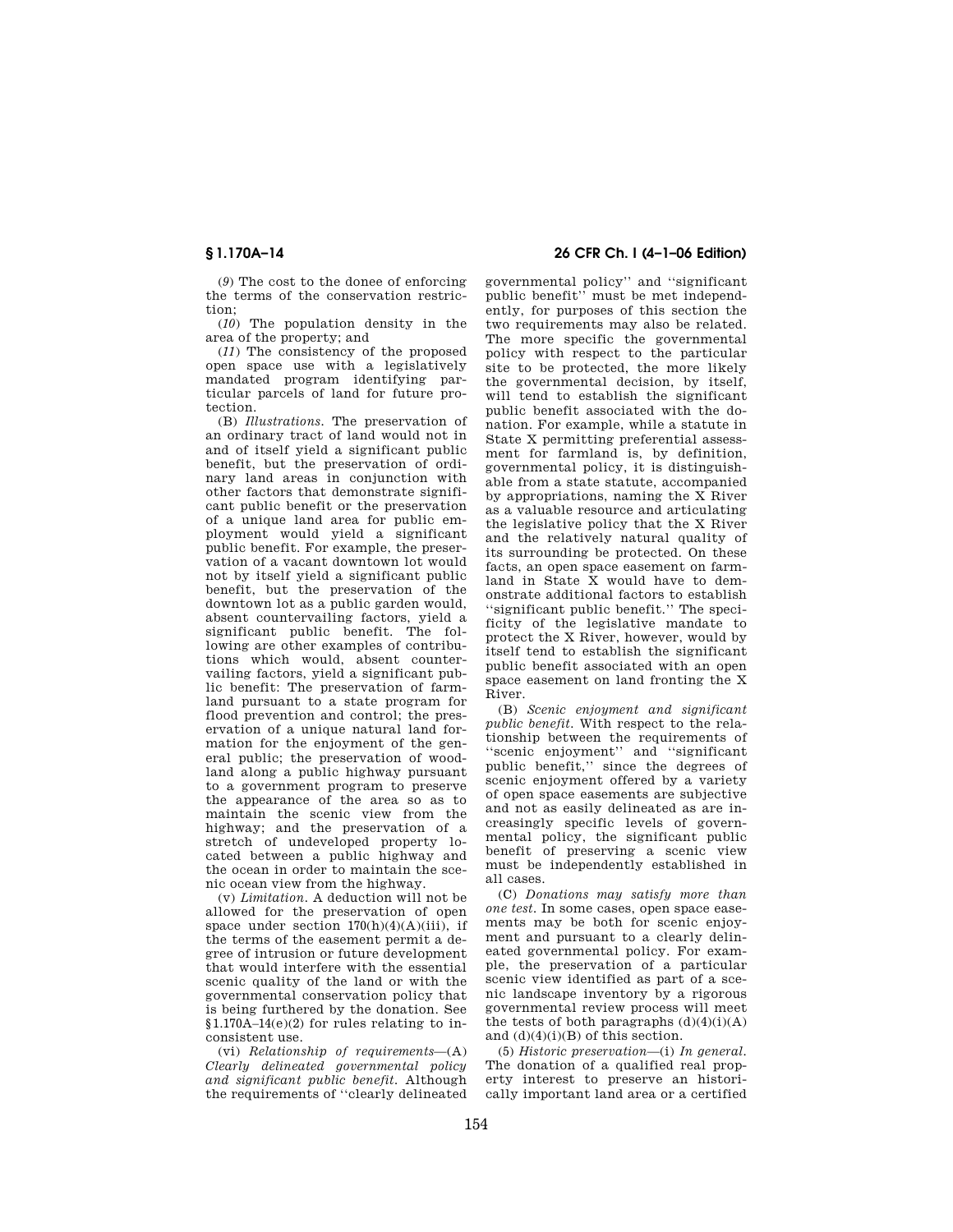historic structure will meet the conservation purposes test of this section. When restrictions to preserve a building or land area within a registered historic district permit future development on the site, a deduction will be allowed under this section only if the terms of the restrictions require that such development conform with appropriate local, state, or Federal standards for construction or rehabilitation within the district. See also, §1.170A–  $14(h)(3)(ii)$ .

(ii) *Historically important land area.*  The term *historically important land area* includes:

(A) An independently significant land area including any related historic resources (for example, an archaeological site or a Civil War battlefield with related monuments, bridges, cannons, or houses) that meets the National Register Criteria for Evaluation in 36 CFR 60.4 (Pub. L. 89–665, 80 Stat. 915);

(B) Any land area within a registered historic district including any buildings on the land area that can reasonably be considered as contributing to the significance of the district; and

(C) Any land area (including related historic resources) adjacent to a property listed individually in the National Register of Historic Places (but not within a registered historic district) in a case where the physical or environmental features of the land area contribute to the historic or cultural integrity of the property.

(iii) *Certified historic structure.* The term *certified historic structure,* for purposes of this section, means any building, structure or land area which is—

(A) Listed in the National Register, or

(B) Located in a registered historic district (as defined in section  $48(g)(3)(B)$  and is certified by the Secretary of the Interior (pursuant to 36 CFR 67.4) to the Secretary of the Treasury as being of historic significance to the district.

A *structure* for purposes of this section means any structure, whether or not it is depreciable. Accordingly easements on private residences may qualify under this section. In addition, a structure would be considered to be a certified historic structure if it were certified either at the time the transfer

was made or at the due date (including extensions) for filing the donor's return for the taxable year in which the contribution was made.

(iv) *Access.* (A) In order for a conservation contribution described in section  $170(h)(4)(A)(iv)$  and this paragraph (d)(5) to be deductible, some visual public access to the donated property is required. In the case of an historically important land area, the entire property need not be visible to the public for a donation to qualify under this section. However, the public benefit from the donation may be insufficient to qualify for a deduction if only a small portion of the property is so visible. Where the historic land area or certified historic structure which is the subject of the donation is not visible from a public way (*e.g.,* the structure is hidden from view by a wall or shrubbery, the structure is too far from the public way, or interior characteristics and features of the structure are the subject of the easement), the terms of the easement must be such that the general public is given the opportunity on a regular basis to view the characteristics and features of the property which are preserved by the easement to the extent consistent with the nature and condition of the property.

(B) Factors to be considered in determining the type and amount of public access required under paragraph  $(d)(5)(iv)(A)$  of this section include the historical significance of the donated property, the nature of the features that are the subject of the easement, the remoteness or accessibility of the site of the donated property, the possibility of physical hazards to the public visiting the property (for example, an unoccupied structure in a dilapidated condition), the extent to which public access would be an unreasonable intrusion on any privacy interests of individuals living on the property, the degree to which public access would impair the preservation interests which are the subject of the donation, and the availability of opportunities for the public to view the property by means other than visits to the site.

(C) The amount of access afforded the public by the donation of an easement shall be determined with reference to the amount of access permitted by the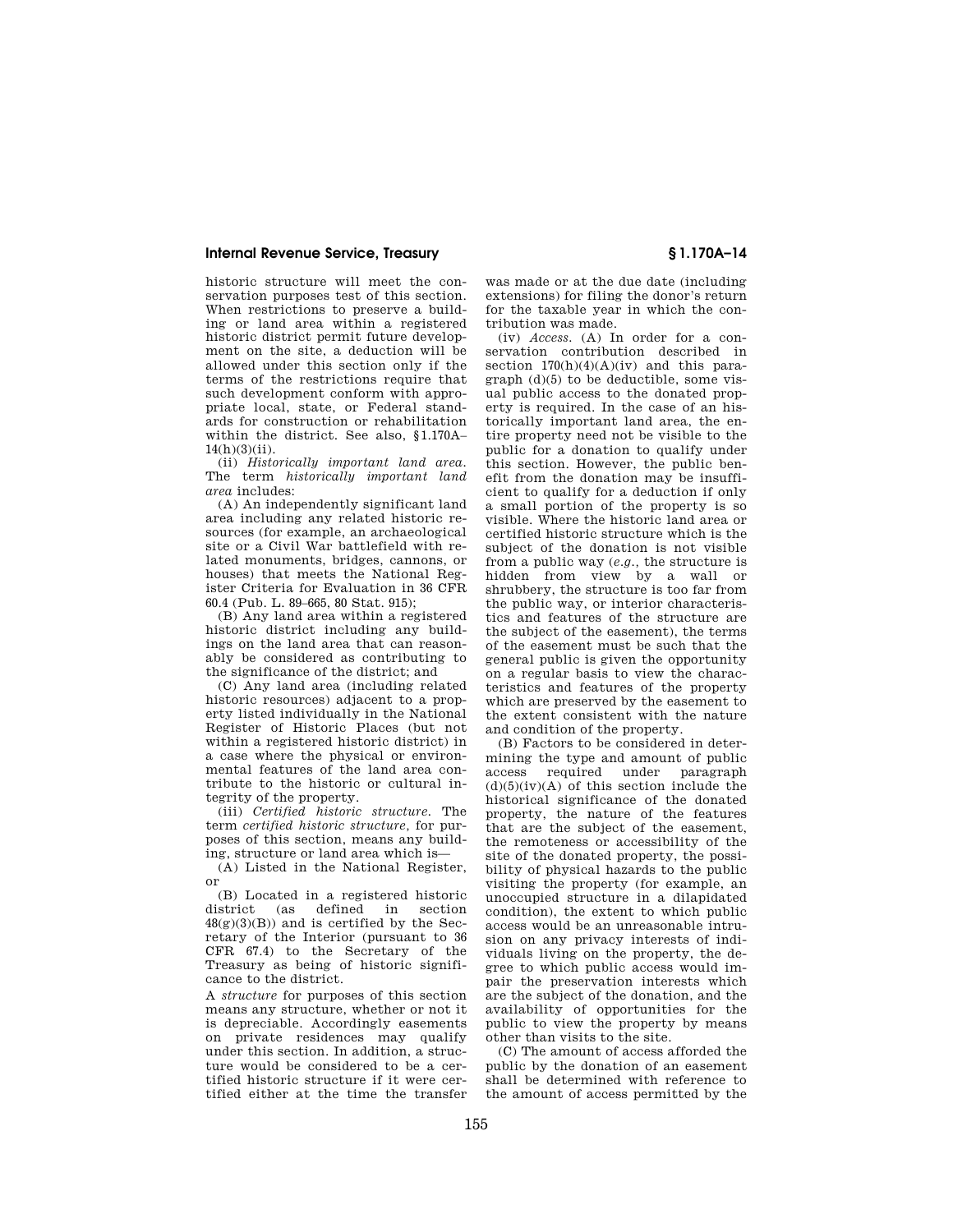terms of the easement which are established by the donor, rather than the amount of access actually provided by the donee organization. However, if the donor is aware of any facts indicating that the amount of access that the donee organization will provide is significantly less than the amount of access permitted under the terms of the easement, then the amount of access afforded the public shall be determined with reference to this lesser amount.

(v) *Examples.* The provisions of paragraph  $(d)(5)(iv)$  of this section may be illustrated by the following examples:

*Example 1.* A and his family live in a house in a certified historic district in the State of X. The entire house, including its interior, has architectural features representing classic Victorian period architecture. A donates an exterior and interior easement on the property to a qualified organization but continues to live in the house with his family. A's house is surrounded by a high stone wall which obscures the public's view of it from the street. Pursuant to the terms of the easement, the house may be opened to the public from 10:00 a.m. to 4:00 p.m. on one Sunday in May and one Sunday in November each year for house and garden tours. These tours are to be under the supervision of the donee and open to members of the general public upon payment of a small fee. In addition, under the terms of the easement, the donee organization is given the right to photograph the interior and exterior of the house and distribute such photographs to magazines, newsletters, or other publicly available publications. The terms of the easement also permit persons affiliated with educational organizations, professional architectural associations, and historical societies to make an appointment through the donee organization to study the property. The donor is not aware of any facts indicating that the public access to be provided by the donee organization will be significantly less than that permitted by the terms of the easement. The 2 opportunities for public visits per year, when combined with the ability of the general public to view the architectural characteristics and features that are the subject of the easement through photographs, the opportunity for scholarly study of the property, and the fact that the house is used as an occupied residence, will enable the donation to satisfy the requirement of public access.

*Example 2.* B owns an unoccupied farmhouse built in the 1840's and located on a property that is adjacent to a Civil War battlefield. During the Civil War the farmhouse was used as quarters for Union troops. The battlefield is visited year round by the general public. The condition of the farmhouse

## **§ 1.170A–14 26 CFR Ch. I (4–1–06 Edition)**

is such that the safety of visitors will not be jeopardized and opening it to the public will not result in significant deterioration. The farmhouse is not visible from the battlefield or any public way. It is accessible only by way of a private road owned by B. B donates a conservation easement on the farmhouse to a qualified organization. The terms of the easement provide that the donee organization may open the property (via B's road) to the general public on four weekends each year from 8:30 a.m. to 4:00 p.m. The donation does not meet the public access requirement because the farmhouse is safe, unoccupied, and easily accessible to the general public who have come to the site to visit Civil War historic land areas (and related resources), but will only be open to the public on four weekends each year. However, the donation would meet the public access requirement if the terms of the easement permitted the donee organization to open the property to the public every other weekend during the year and the donor is not aware of any facts indicating that the donee organization will provide significantly less access than that permitted.

(e) *Exclusively for conservation purposes*—(1) *In general.* To meet the requirements of this section, a donation must be exclusively for conservation purposes. See paragraphs (c)(1) and  $(g)(1)$  through  $(g)(6)(ii)$  of this section. A deduction will not be denied under this section when incidental benefit inures to the donor merely as a result of conservation restrictions limiting the uses to which the donor's property may be put.

(2) *Inconsistent use.* Except as provided in paragraph (e)(4) of this section, a deduction will not be allowed if the contribution would accomplish one of the enumerated conservation purposes but would permit destruction of other significant conservation interests. For example, the preservation of farmland pursuant to a State program for flood prevention and control would not qualify under paragraph (d)(4) of this section if under the terms of the contribution a significant naturally occurring ecosystem could be injured or destroyed by the use of pesticides in the operation of the farm. However, this requirement is not intended to prohibit uses of the property, such as selective timber harvesting or selective farming if, under the circumstances, those uses do not impair significant conservation interests.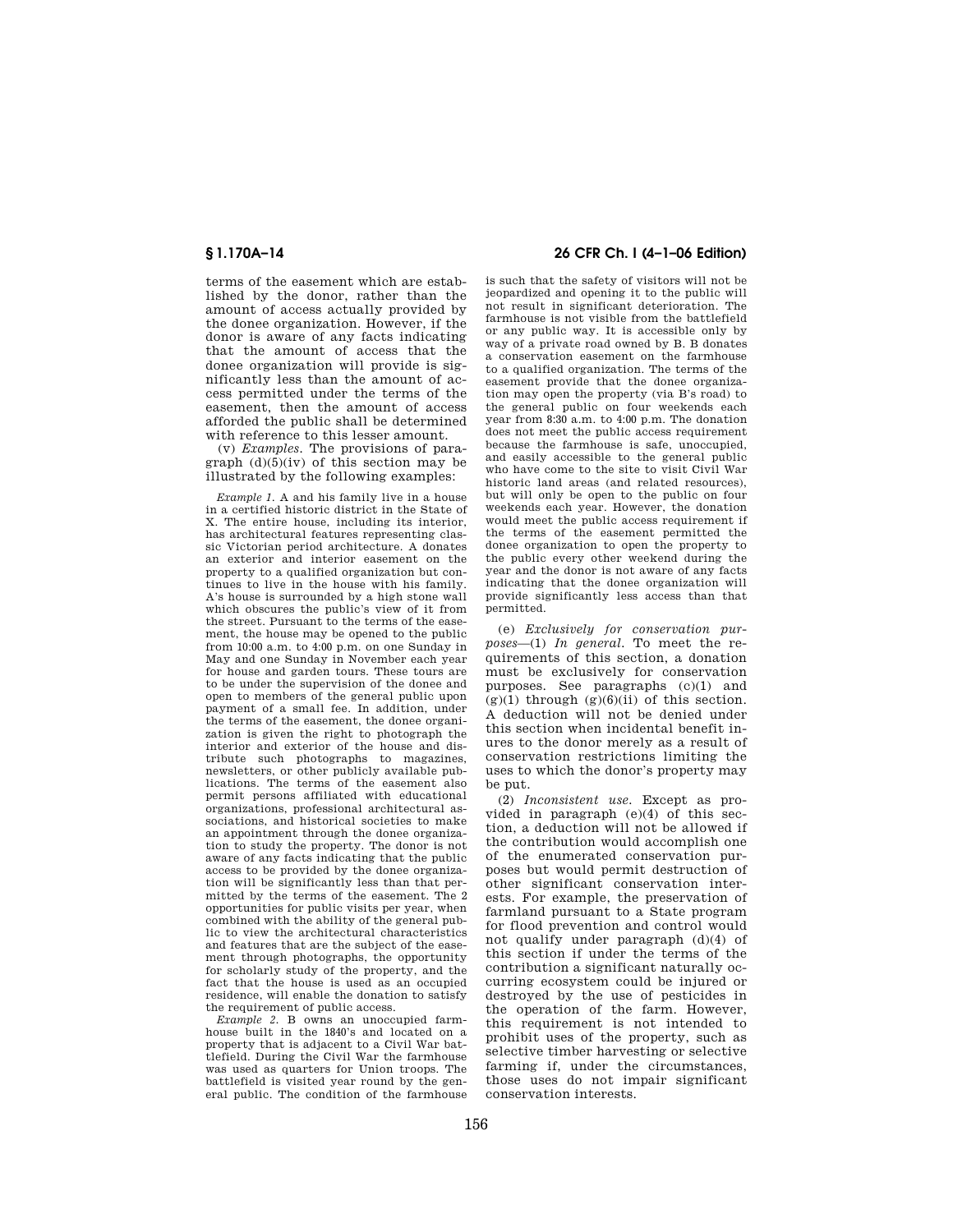(3) *Inconsistent use permitted.* A use that is destructive of conservation interests will be permitted only if such use is necessary for the protection of the conservation interests that are the subject of the contribution. For example, a deduction for the donation of an easement to preserve an archaeological site that is listed on the National Register of Historic Places will not be disallowed if site excavation consistent with sound archaeological practices may impair a scenic view of which the land is a part. A donor may continue a pre-existing use of the property that does not conflict with the conservation purposes of the gift.

(f) *Examples.* The provisions of this section relating to conservation purposes may be illustrated by the following examples.

*Example 1.* State S contains many large tract forests that are desirable recreation and scenic areas for the general public. The forests' scenic values attract millions of people to the State. However, due to the increasing intensity of land development in State S, the continued existence of forestland parcels greater than 45 acres is threatened. J grants a perpetual easement on a 100-acre parcel of forestland that is part of one of the State's scenic areas to a qualifying organization. The easement imposes restrictions on the use of the parcel for the purpose of maintaining its scenic values. The restrictions include a requirement that the parcel be maintained forever as open space devoted exclusively to conservation purposes and wildlife protection, and that there be no commercial, industrial, residential, or other development use of such parcel. The law of State S recognizes a limited public right to enter private land, particularly for recreational pursuits, unless such land is posted or the landowner objects. The easement specifically restricts the landowner from posting the parcel, or from objecting, thereby maintaining public access to the parcel according to the custom of the State. J's parcel provides the opportunity for the public to enjoy the use of the property and appreciate its scenic values. Accordingly, J's donation qualifies for a deduction under this section.

*Example 2.* A qualified conservation organization owns Greenacre in fee as a nature preserve. Greenacre contains a high quality example of a tall grass prairie ecosystem. Farmacre, an operating farm, adjoins Greenacre and is a compatible buffer to the nature preserve. Conversion of Farmacre to a more intense use, such as a housing development, would adversely affect the continued use of Greenacre as a nature preserve because of human traffic generated by the development. The owner of Farmacre donates an easement preventing any future development on Farmacre to the qualified conservation organization for conservation purposes. Normal agricultural uses will be allowed on Farmacre. Accordingly, the donation qualifies for a deduction under this section.

*Example 3.* H owns Greenacre, a 900-acre parcel of woodland, rolling pasture, and orchards on the crest of a mountain. All of Greenacre is clearly visible from a nearby national park. Because of the strict enforcement of an applicable zoning plan, the highest and best use of Greenacre is as a subdivision of 40-acre tracts. H wishes to donate a scenic easement on Greenacre to a qualifying conservation organization, but H would like to reserve the right to subdivide Greenacre into 90-acre parcels with no more than one single-family home allowable on each parcel. Random building on the property, even as little as one home for each 90 acres, would destroy the scenic character of the view. Accordingly, no deduction would be allowable under this section.

*Example 4.* Assume the same facts as in *example (3),* except that not all of Greenacre is visible from the park and the deed of easement allows for limited cluster development of no more than five nine-acre clusters (with four houses on each cluster) located in areas generally not visible from the national park and subject to site and building plan approval by the donee organization in order to preserve the scenic view from the park. The donor and the donee have already identified sites where limited cluster development would not be visible from the park or would not impair the view. Owners of homes in the clusters will not have any rights with respect to the surrounding Greenacre property that are not also available to the general public. Accordingly, the donation qualifies for a deduction under this section.

*Example 5.* In order to protect State S's declining open space that is suited for agricultural use from increasing development pressure that has led to a marked decline in such open space, the Legislature of State S passed a statute authorizing the purchase of ' cultural land development rights'' on open acreage. Agricultural land development rights allow the State to place agricultural preservation restrictions on land designated as worthy of protection in order to preserve open space and farm resources. Agricultural preservation restrictions prohibit or limit construction or placement of buildings except those used for agricultural purposes or dwellings used for family living by the farmer and his family and employees; removal of mineral substances in any manner that adversely affects the land's agricultural potential; or other uses detrimental to retention of the land for agricultural use. Money has been appropriated for this program and some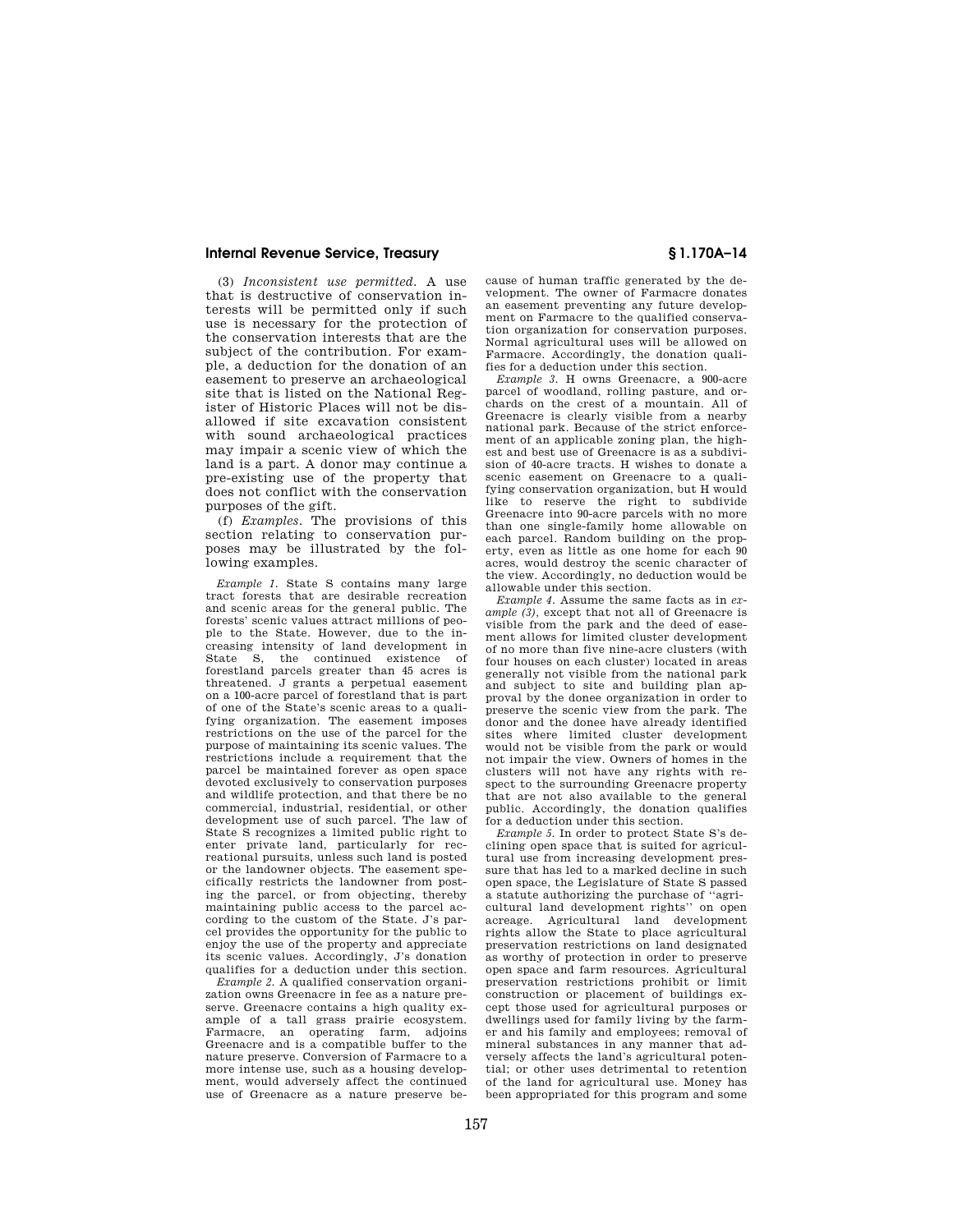landowners have in fact sold their ''agricultural land development rights'' to State S. K owns and operates a small dairy farm in State S located in an area designated by the Legislature as worthy of protection. K desires to preserve his farm for agricultural purposes in perpetuity. Rather than selling the development rights to State S, K grants to a qualified organization an agricultural preservation restriction on his property in the form of a conservation easement. K reserves to himself, his heirs and assigns the right to manage the farm consistent with sound agricultural and management practices. The preservation of K's land is pursuant to a clearly delineated governmental policy of preserving open space available for agricultural use, and will yield a significant public benefit by preserving open space against increasing development pressures.

(g) *Enforceable in perpetuity*—(1) *In general.* In the case of any donation under this section, any interest in the property retained by the donor (and the donor's successors in interest) must be subject to legally enforceable restrictions (for example, by recordation in the land records of the jurisdiction in which the property is located) that will prevent uses of the retained interest inconsistent with the conservation purposes of the donation. In the case of a contribution of a remainder interest, the contribution will not qualify if the tenants, whether they are tenants for life or a term of years, can use the property in a manner that diminishes the conservation values which are intended to be protected by the contribution.

(2) *Protection of a conservation purpose in case of donation of property subject to a mortgage.* In the case of conservation contributions made after February 13, 1986, no deducion will be permitted under this section for an interest in property which is subject to a mortgage unless the mortgagee subordinates its rights in the property to the right of the qualified organization to enforce the conservation purposes of the gift in perpetuity. For conservation contributions made prior to February 14, 1986, the requirement of section 170  $(h)(5)(A)$  is satisfied in the case of mortgaged property (with respect to which the mortgagee has not subordinated its rights) only if the donor can demonstrate that the conservation purpose is protected in perpetuity without

## **§ 1.170A–14 26 CFR Ch. I (4–1–06 Edition)**

subordination of the mortgagee's rights.

(3) *Remote future event.* A deduction shall not be disallowed under section  $170(f)(3)(B)(iii)$  and this section merely because the interest which passes to, or is vested in, the donee organization may be defeated by the performance of some act or the happening of some event, if on the date of the gift it appears that the possibility that such act or event will occur is so remote as to be negligible. See paragraph (e) of §1.170A–1. For example, a state's statutory requirement that use restrictions must be rerecorded every 30 years to remain enforceable shall not, by itself, render an easement nonperpetual.

(4) *Retention of qualified mineral interest*—(i) *In general.* Except as otherwise provided in paragraph  $(g)(4)(ii)$  of this section, the requirements of this section are not met and no deduction shall be allowed in the case of a contribution of any interest when there is a retention by any person of a qualified mineral interest (as defined in paragraph  $(b)(1)(i)$  of this section) if at any time there may be extractions or removal of minerals by any surface mining method. Moreover, in the case of a qualified mineral interest gift, the requirement that the conservation purposes be protected in perpetuity is not satisfied if any method of mining that is inconsistent with the particular conservation purposes of a contribution is permitted at any time. See also §1.170A– 14(e)(2). However, a deduction under this section will not be denied in the case of certain methods of mining that may have limited, localized impact on the real property but that are not irremediably destructive of significant conservation interests. For example, a deduction will not be denied in a case where production facilities are concealed or compatible with existing topography and landscape and when surface alteration is to be restored to its original state.

(ii) *Exception for qualified conservation contributions after July 1984.* (A) A contribution made after July 18, 1984, of a qualified real property interest described in section  $170(h)(2)(A)$  shall not be disqualified under the first sentence of paragraph  $(g)(4)(i)$  of this section if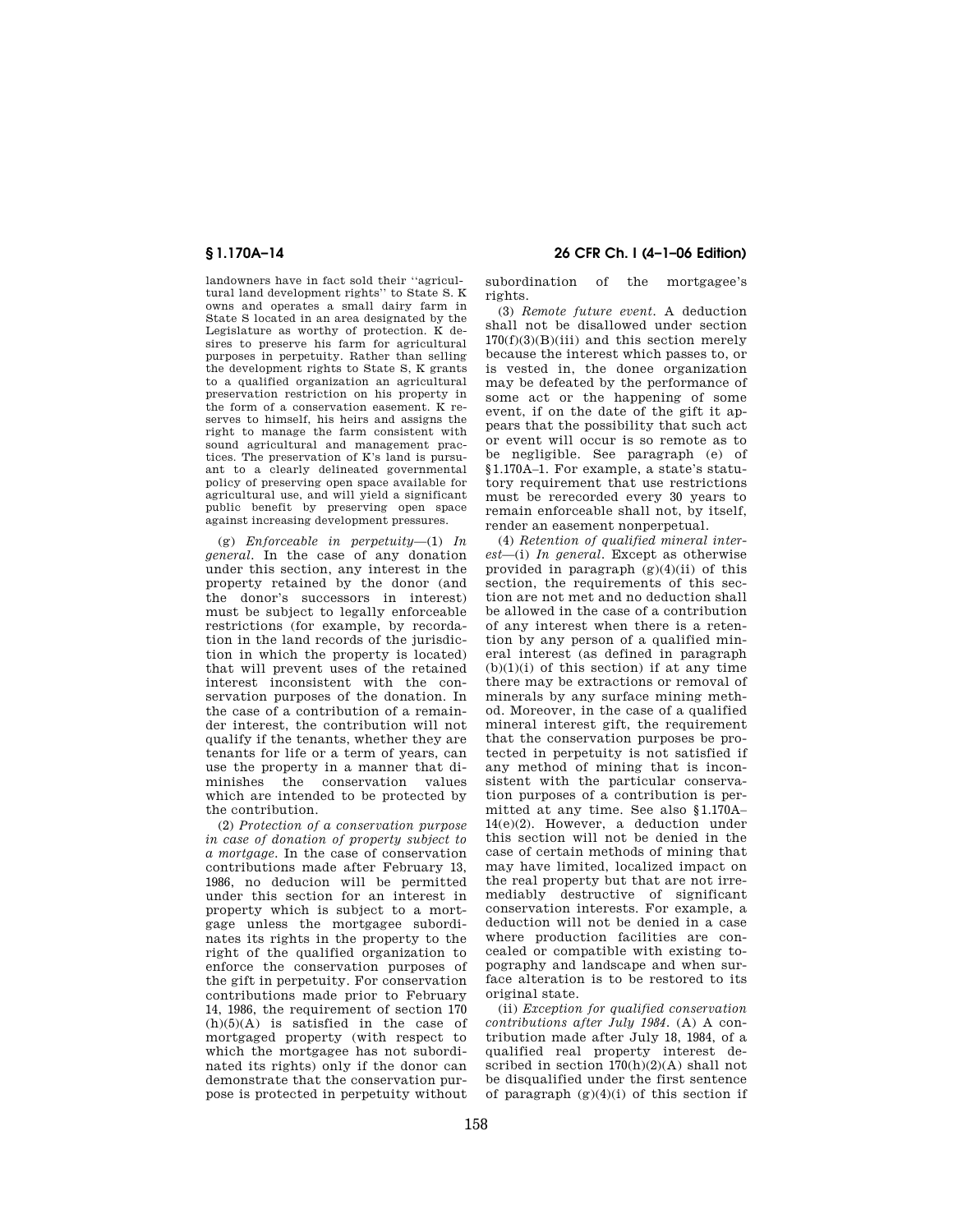the following requirements are satisfied.

(*1*) The ownership of the surface estate and mineral interest were separated before June 13, 1976, and remain so separated up to and including the time of the contribution.

(*2*) The present owner of the mineral interest is not a person whose relationship to the owner of the surface estate is described at the time of the contribution in section 267(b) or section 707(b), and

(*3*) The probability of extraction or removal of minerals by any surface mining method is so remote as to be negligible.

Whether the probability of extraction or removal of minerals by surface mining is so remote as to be negligible is a question of fact and is to be made on a case by case basis. Relevant factors to be considered in determining if the probability of extraction or removal of minerals by surface mining is so remote as to be negligible include: Geological, geophysical or economic data showing the absence of mineral reserves on the property, or the lack of commercial feasibility at the time of the contribution of surface mining the mineral interest.

(B) If the ownership of the surface estate and mineral interest first became separated after June 12, 1976, no deduction is permitted for a contribution under this section unless surface mining on the property is completely prohibited.

(iii) *Examples.* The provisions of paragraph  $(g)(4)(i)$  and  $(ii)$  of this section may be illustrated by the following examples:

*Example 1.* K owns 5,000 acres of bottomland hardwood property along a major watershed system in the southern part of the United States. Agencies within the Department of the Interior have determined that southern bottomland hardwoods are a rapidly diminishing resource and a critical ecosystem in the south because of the intense pressure to cut the trees and convert the land to agricultural use. These agencies have further determined (and have indicated in correspondence with K) that bottomland hardwoods provide a superb habitat for numerous species and play an important role in controlling floods and purifying rivers. K donates to a qualified organization his entire interest in this property other than his interest in the gas and

oil deposits that have been identified under K's property. K covenants and can ensure that, although drilling for gas and oil on the property may have some temporary localized impact on the real property, the drilling will not interfere with the overall conservation purpose of the gift, which is to protect the unique bottomland hardwood ecosystem. Accordingly, the donation qualifies for a deduction under this section.

*Example 2.* Assume the same facts as in *Example 1,* except that in 1979, K sells the mineral interest to A, an unrelated person, in an arm's-length transaction, subject to a recorded prohibition on the removal of any minerals by any surface mining method and a recorded prohibition against any mining technique that will harm the bottomland hardwood ecosystem. After the sale to A, K donates a qualified real property interest to a qualified organization to protect the bottomland hardwood ecosystem. Since at the time of the transfer, surface mining and any mining technique that will harm the bottomland hardwood ecosystem are completely prohibited, the donation qualifies for a deduction under this section.

(5) *Protection of conservation purpose where taxpayer reserves certain rights*—(i) *Documentation.* In the case of a donation made after February 13, 1986, of any qualified real property interest when the donor reserves rights the exercise of which may impair the conservation interests associated with the property, for a deduction to be allowable under this section the donor must make available to the donee, prior to the time the donation is made, documentation sufficient to establish the condition of the property at the time of the gift. Such documentation is designed to protect the conservation interests associated with the property, which although protected in perpetuity by the easement, could be adversely affected by the exercise of the reserved rights. Such documentation may include:

(A) The appropriate survey maps from the United States Geological Survey, showing the property line and other contiguous or nearby protected areas;

(B) A map of the area drawn to scale showing all existing man-made improvements or incursions (such as roads, buildings, fences, or gravel pits), vegetation and identification of flora and fauna (including, for example, rare species locations, animal breeding and roosting areas, and migration routes),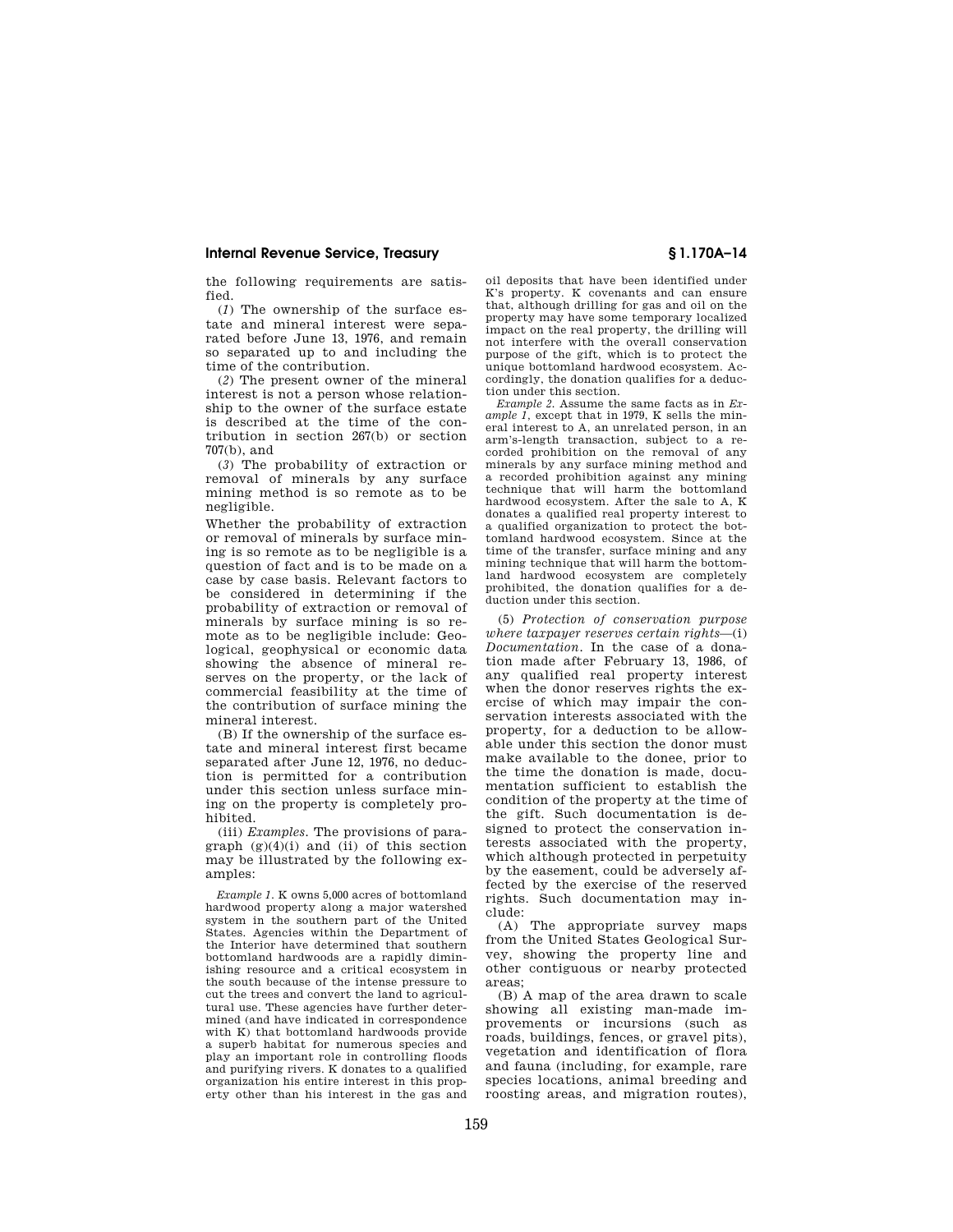land use history (including present uses and recent past disturbances), and distinct natural features (such as large trees and aquatic areas);

(C) An aerial photograph of the property at an appropriate scale taken as close as possible to the date the donation is made; and

(D) On-site photographs taken at appropriate locations on the property. If the terms of the donation contain restrictions with regard to a particular natural resource to be protected, such as water quality or air quality, the condition of the resource at or near the time of the gift must be established. The documentation, including the maps and photographs, must be accompanied by a statement signed by the donor and a representative of the donee clearly referencing the documentation and in substance saying ''This natural resources inventory is an accurate representation of [the protected property] at the time of the transfer.''.

(ii) *Donee's right to inspection and legal remedies.* In the case of any donation referred to in paragraph  $(g)(5)(i)$  of this section, the donor must agree to notify the donee, in writing, before exercising any reserved right, *e.g.* the right to extract certain minerals which may have an adverse impact on the conservation interests associated with the qualified real property interest. The terms of the donation must provide a right of the donee to enter the property at reasonable times for the purpose of inspecting the property to determine if there is compliance with the terms of the donation. Additionally, the terms of the donation must provide a right of the donee to enforce the conservation restrictions by appropriate legal proceedings, including but not limited to, the right to require the restoration of the property to its condition at the time of the donation.

(6) *Extinguishment.* (i) In general. If a subsequent unexpected change in the conditions surrounding the property that is the subject of a donation under this paragraph can make impossible or impractical the continued use of the property for conservation purposes, the conservation purpose can nonetheless be treated as protected in perpetuity if the restrictions are extinguished by judicial proceeding and all of the donee's

**§ 1.170A–14 26 CFR Ch. I (4–1–06 Edition)** 

proceeds (determined under paragraph  $(g)(6)(ii)$  of this section) from a subsequent sale or exchange of the property are used by the donee organization in a manner consistent with the conservation purposes of the original contribution.

(ii) *Proceeds.* In case of a donation made after February 13, 1986, for a deduction to be allowed under this section, at the time of the gift the donor must agree that the donation of the perpetual conservation restriction gives rise to a property right, immediately vested in the donee organization, with a fair market value that is at least equal to the proportionate value that the perpetual conservation restriction at the time of the gift, bears to the value of the property as a whole at that time. See §1.170A– 14(h)(3)(iii) relating to the allocation of basis. For purposes of this paragraph  $(g)(6)(ii)$ , that proportionate value of the donee's property rights shall remain constant. Accordingly, when a change in conditions give rise to the extinguishment of a perpetual conservation restriction under paragraph  $(g)(6)(i)$  of this section, the donee organization, on a subsequent sale, exchange, or involuntary conversion of the subject property, must be entitled to a portion of the proceeds at least equal to that proportionate value of the perpetual conservation restriction, unless state law provides that the donor is entitled to the full proceeds from the conversion without regard to the terms of the prior perpetual conservation restriction.

(h) *Valuation*—(1) *Entire interest of donor other than qualified mineral interest.* The value of the contribution under section 170 in the case of a contribution of a taxpayer's entire interest in property other than a qualified mineral interest is the fair market value of the surface rights in the property contributed. The value of the contribution shall be computed without regard to the mineral rights. See paragraph (h)(4), *example (1),* of this section.

(2) *Remainder interest in real property.*  In the case of a contribution of any remainder interest in real property, section 170(f)(4) provides that in determining the value of such interest for purposes of section 170, depreciation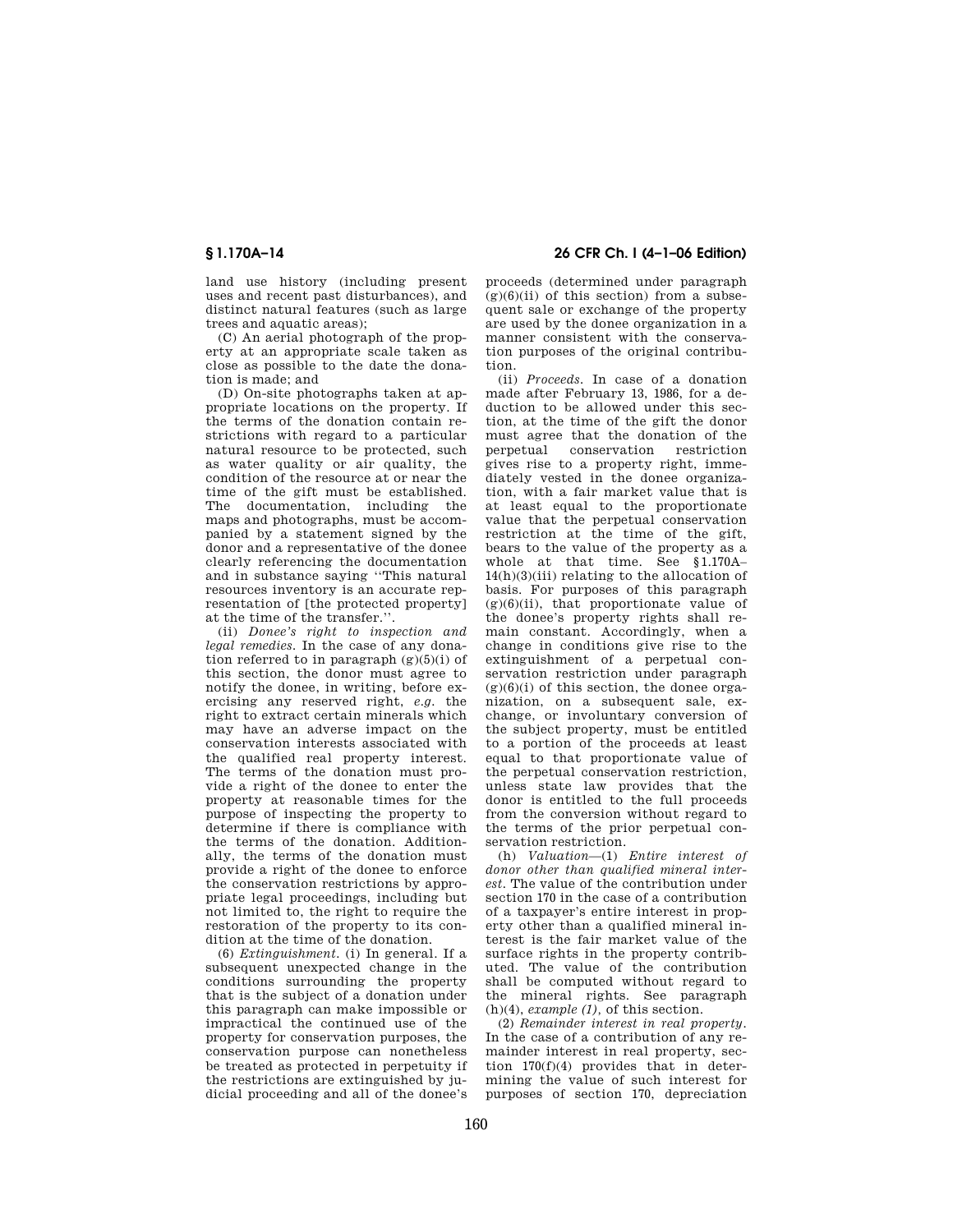and depletion of such property shall be taken into account. See §1.170A–12. In the case of the contribution of a remainder interest for conservation purposes, the current fair market value of the property (against which the limitations of §1.170A–12 are applied) must take into account any pre-existing or contemporaneously recorded rights limiting, for conservation purposes, the use to which the subject property may be put.

(3) *Perpetual conservation restriction*— (i) *In general.* The value of the contribution under section 170 in the case of a charitable contribution of a perpetual conservation restriction is the fair market value of the perpetual conservation restriction at the time of the contribution. See §1.170A–7(c). If there is a substantial record of sales of easements comparable to the donated easement (such as purchases pursuant to a governmental program), the fair market value of the donated easement is based on the sales prices of such comparable easements. If no substantial record of market-place sales is available to use as a meaningful or valid comparison, as a general rule (but not necessarily in all cases) the fair market value of a perpetual conservation restriction is equal to the difference between the fair market value of the property it encumbers before the granting of the restriction and the fair market value of the encumbered property after the granting of the restriction. The amount of the deduction in the case of a charitable contribution of a perpetual conservation restriction covering a portion of the contiguous property owned by a donor and the donor's family (as defined in section  $267(c)(4)$  is the difference between the fair market value of the entire contiguous parcel of property before and after the granting of the restriction. If the granting of a perpetual conservation restriction after January 14, 1986, has the effect of increasing the value of any other property owned by the donor or a related person, the amount of the deduction for the conservation contribution shall be reduced by the amount of the increase in the value of the other property, whether or not such property is contiguous. If, as a result of the donation of a perpetual con-

servation restriction, the donor or a related person receives, or can reasonably expect to receive, financial or economic benefits that are greater than those that will inure to the general public from the transfer, no deduction is allowable under this section. However, if the donor or a related person receives, or can reasonably expect to receive, a financial or economic benefit that is substantial, but it is clearly shown that the benefit is less than the amount of the transfer, then a deduction under this section is allowable for the excess of the amount transferred over the amount of the financial or economic benefit received or reasonably expected to be received by the donor or the related person. For purposes of this paragraph  $(h)(3)((i))$ , related person shall have the same meaning as in either section 267(b) or section 707(b). (See *Example 10* of paragraph  $(h)(4)$  of this section.)

(ii) *Fair market value of property before and after restriction.* If before and after valuation is used, the fair market value of the property before contribution of the conservation restriction must take into account not only the current use of the property but also an objective assessment of how immediate or remote the likelihood is that the property, absent the restriction, would in fact be developed, as well as any effect from zoning, conservation, or historic preservation laws that already restrict the property's potential highest and best use. Further, there may be instances where the grant of a conservation restriction may have no material effect on the value of the property or may in fact serve to enhance, rather than reduce, the value of property. In such instances no deduction would be allowable. In the case of a conservation restriction that allows for any development, however limited, on the property to be protected, the fair maket value of the property after contribution of the restriction must take into account the effect of the development. In the case of a conservation easement such as an easement on a certified historic structure, the fair market value of the property after contribution of the restriction must take into account the amount of access permitted by the terms of the easement. Additionally, if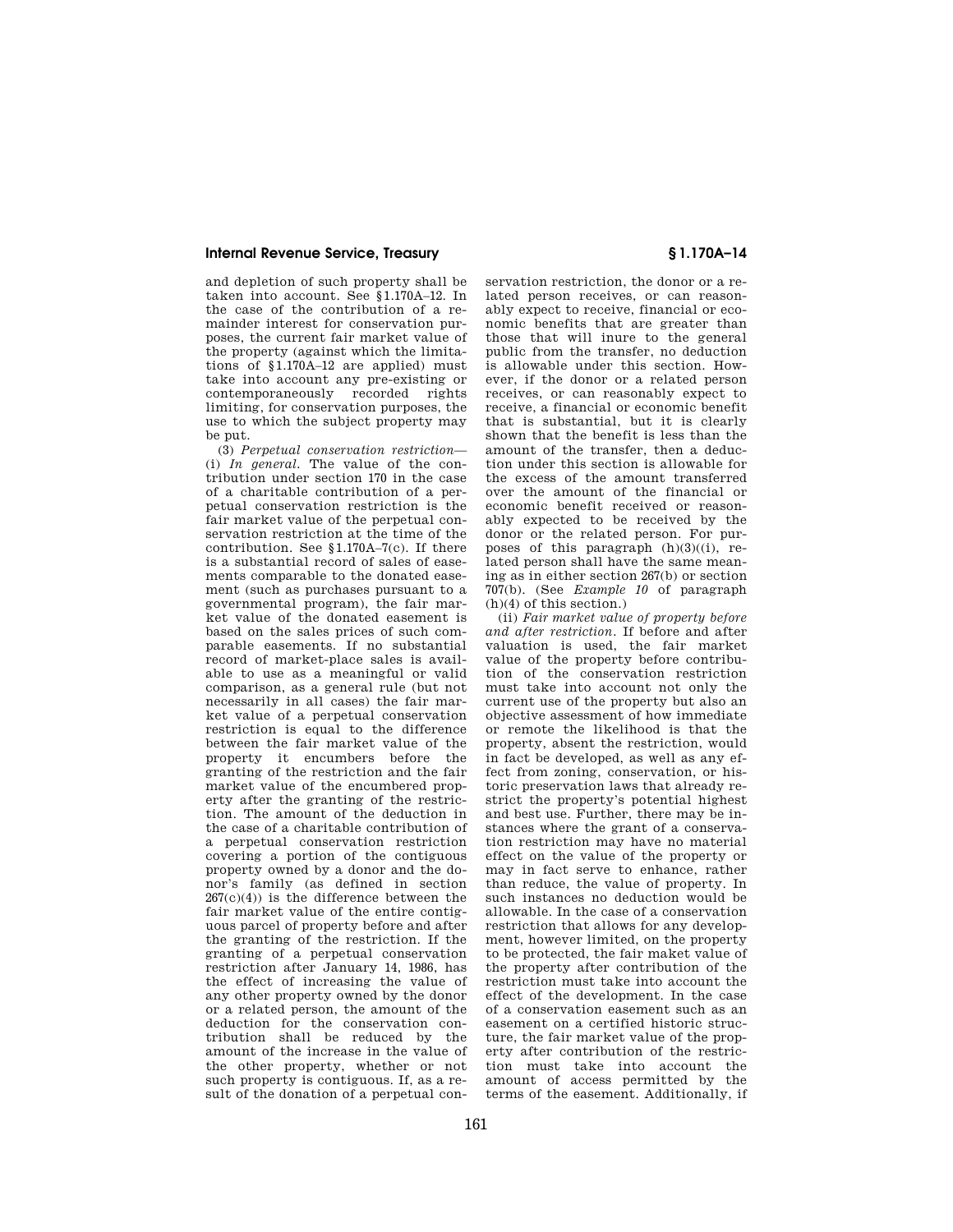before and after valuation is used, an appraisal of the property after contribution of the restriction must take into account the effect of restrictions that will result in a reduction of the potential fair market value represented by highest and best use but will, nevertheless, permit uses of the property that will increase its fair market value above that represented by the property's current use. The value of a perpetual conservation restriction shall not be reduced by reason of the existence of restrictions on transfer designed solely to ensure that the conservation restriction will be dedicated to conservation purposes. See §1.170A-14 (c)(3).

(iii) *Allocation of basis.* In the case of the donation of a qualified real property interest for conservation purposes, the basis of the property retained by the donor must be adjusted by the elimination of that part of the total basis of the property that is properly allocable to the qualified real property interest granted. The amount of the basis that is allocable to the qualified real property interest shall bear the same ratio to the total basis of the property as the fair market value of the qualified real property interest bears to the fair market value of the property before the granting of the qualified real property interest. When a taxpayer donates to a qualifying conservation organization an easement on a structure with respect to which deductions are taken for depreciation, the reduction required by this para $graph(h)(3)(ii)$  in the basis of the property retained by the taxpayer must be allocated between the structure and the underlying land.

(4) *Examples.* The provisions of this section may be illustrated by the following examples. In examples illustrating the value or deductibility of donations, the applicable restrictions and limitations of §1.170A–4, with respect to reduction in amount of charitable contributions of certain appreciated property, and §1.170A–8, with respect to limitations on charitable deductions by individuals. must also be taken into account.

*Example 1.* A owns Goldacre, a property adjacent to a state park. A wants to donate Goldacre to the state to be used as part of

## **§ 1.170A–14 26 CFR Ch. I (4–1–06 Edition)**

the park, but A wants to reserve a qualified mineral interest in the property, to exploit currently and to devise at death. The fair market value of the surface rights in Goldacre is \$200,000 and the fair market value of the mineral rights in \$100.000. In order to ensure that the quality of the park will not be degraded, restrictions must be imposed on the right to extract the minerals that reduce the fair market value of the mineral rights to \$80,000. Under this section, the value of the contribution is \$200,000 (the value of the surface rights).

*Example 2.* In 1984 B, who is 62, donates a remainder interest in Greenacre to a qualifying organization for conservation purposes. Greenacre is a tract of 200 acres of undeveloped woodland that is valued at \$200,000 at its highest and best use. Under §1.170A–12(b), the value of a remainder interest in real property following one life is determined under §25.2512–5 of this chapter (Gift Tax Regulations). (See §25.2512–5A of this chapter with respect to the valuation of annuities, interests for life or term of years, and remainder or reversionary interests transferred before May 1, 1999.) Accordingly, the value of the remainder interest, and thus the amount eligible for an income  $\text{tax}$  deduction<br>under section  $170(f)$ , is \$55,996 section  $(S200.000 \times 27998)$ .

*Example 3.* Assume the same facts as in *Example 2,* except that Greenacre is B's 200-acre estate with a home built during the colonial period. Some of the acreage around the home is cleared; the balance of Greenacre, except for access roads, is wooded and undeveloped. See section 170(f)(3)(B)(i). However, B would like Greenacre to be maintained in its current state after his death, so he donates a remainder interest in Greenacre to a qualifying organization for conservation purposes<br>pursunt to section  $170$  (f)(3)(B)(iii) and pursunt to section  $170 \text{ (f)}(3)(B)(iii)$  $(h)(2)(B)$ . At the time of the gift the land has a value of \$200,000 and the house has a value of \$100,000. The value of the remainder interest, and thus the amount eligible for an income tax deduction under section 170(f), is computed pursuant to §1.170A–12. See  $$1.170A-12(b)(3).$ 

*Example 4.* Assume the same facts as in *Example 2,* except that at age 62 instead of donating a remainder interest B donates an easement in Greenacre to a qualifying organization for conservation purposes. The fair market value of Greenacre after the donation is reduced to \$110,000. Accordingly, the value of the easement, and thus the amount eligible for a deduction under section 170(f), is \$90,000 (\$200,000 less \$110,000).

*Example 5.* Assume the same facts as in *Example 4,* and assume that three years later, at age 65, B decides to donate a remainder interest in Greenacre to a qualifying organization for conservation purposes. Increasing real estate values in the area have raised the fair market value of Greenacre (subject to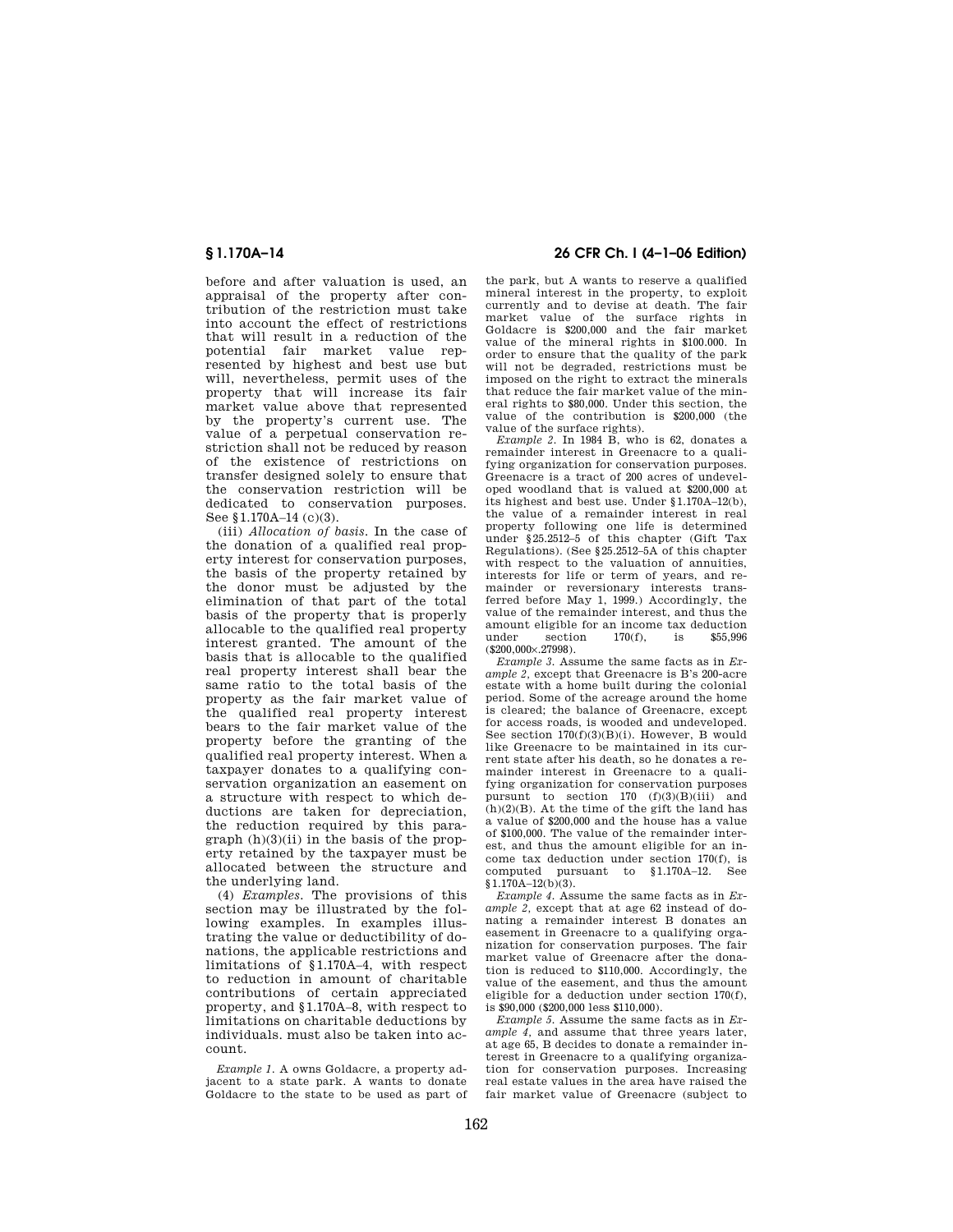the easement) to \$130,000. Accordingly, the value of the remainder interest, and thus the amount eligible for a deduction under section 170(f), is \$41,639 (\$130,000×.32030).

*Example 6.* Assume the same facts as in *Example 2,* except that at the time of the donation of a remainder interest in Greenacre, B also donates an easement to a different qualifying organization for conservation purposes. Based on all the facts and circumstances, the value of the easement is determined to be \$100,000. Therefore, the value of the property after the easement is \$100,000 and the value of the remainder interest, and thus the amount eligible for deduction under section 170(f), is \$27,998 (\$100,000×.27998).

*Example 7.* C owns Greenacre, a 200-acre estate containing a house built during the colonial period. At its highest and best use, for home development, the fair market value of Greenacre is \$300,000. C donates an easement (to maintain the house and Green acre in their current state) to a qualifying organization for conservation purposes. The fair market value of Greenacre after the donation is reduced to \$125,000. Accordingly, the value of the easement and the amount eligible for a deduction under section 170(f) is \$175.000 (\$300,000 less \$125,000).

*Example 8.* Assume the same facts as in *Example 7* and assume that three years later, C decides to donate a remainder interest in Greenacre to a qualifying organization for conservation purposes. Increasing real estate values in the area have raised the fair market value of Greenacre to \$180.000. Assume that because of the perpetual easement prohibiting any development of the land, the value of the house is \$120,000 and the value of the land is \$60,000. The value of the remainder interest, and thus the amount eligible for an income tax deduction under section 170(f), is computed pursuant to §1.170A–12. See §1.170A–12(b)(3).

*Example 9.* D owns property with a basis of \$20,000 and a fair market value of \$80,000. D donates to a qualifying organization an easement for conservation purposes that is determined under this section to have a fair market value of \$60,000. The amount of basis allocable to the easement is \$15,000 (\$60,000/ \$80,000=\$15,000/\$20,000). Accordingly, the basis of the property is reduced to \$5,000 (\$20,000 minus \$15,000).

*Example 10.* E owns 10 one-acre lots that are currently woods and parkland. The fair market value of each of E's lots is \$15,000 and the basis of each lot is \$3,000. E grants to the county a perpetual easement for conservation purposes to use and maintain eight of the acres as a public park and to restrict any future development on those eight acres. As a result of the restrictions, the value of the eight acres is reduced to \$1,000 an acre. However, by perpetually restricting development on this portion of the land, E has ensured that the two remaining acres will always be

bordered by parkland, thus increasing their fair market value to \$22,500 each. If the eight acres represented all of E's land, the fair market value of the easement would be \$112,000, an amount equal to the fair market value of the land before the granting of the easement (8×\$15,000=\$120,000) minus the fair market value of the encumbered land after<br>the granting of the easement the granting of the easement (8×\$1,000=\$8,000). However, because the easement only covered a portion of the taxpayer's contiguous land, the amount of the deduction under section 170 is reduced to \$97,000 (\$150,000–\$53,000), that is, the difference between the fair market value of the entire tract of land before (\$150,000) and after  $((8\times$1,000)+(2\times$22,500))$  the granting of the easement.

*Example 11.* Assume the same facts as in *example (10).* Since the easement covers a portion of E's land, only the basis of that portion is adjusted. Therefore, the amount of basis allocable to the easement is  $$22,400$   $((8 \times $3,000) \times ($112,000 \times $120,000))$ . Accordingly,  $((8\times$3,000)\times$112,000/$120,000))$ . the basis of the eight acres encumbered by the easement is reduced to \$1,600 (\$24,000– \$22,400), or \$200 for each acre. The basis of the two remaining acres is not affected by the donation.

*Example 12.* F owns and uses as professional offices a two-story building that lies within a registered historic district. F's building is an outstanding example of period architecture with a fair market value of \$125,000. Restricted to its current use, which is the highest and best use of the property without making changes to the facade, the building and lot would have a fair market value of \$100,000, of which \$80,000 would be allocable to the building and \$20,000 woud be allocable to the lot. F's basis in the property is \$50,000, of which \$40,000 is allocable to the building and \$10,000 is allocable to the lot. F's neighborhood is a mix of residential and commercial uses, and it is possible that F (or another owner) could enlarge the building for more extensive commercial use, which is its highest and best use. However, this would require changes to the facade. F would like to donate to a qualifying preservation organization an easement restricting any changes to the facade and promising to maintain the facade in perpetuity. The donation would qualify for a deduction under this section. The fair market value of the easement is \$25,000 (the fair market value of the property before the easement, \$125,000, minus the fair market value of the property after the easement, \$100,000). Pursuant to §1.170A–14(h)(3)(iii), the basis allocable to the easement is \$10,000 and the basis of the underlying property (building and lot) is reduced to \$40,000.

(i) *Substantiation requirement.* If a taxpayer makes a qualified conservation contribution and claims a deduction, the taxpayer must maintain written